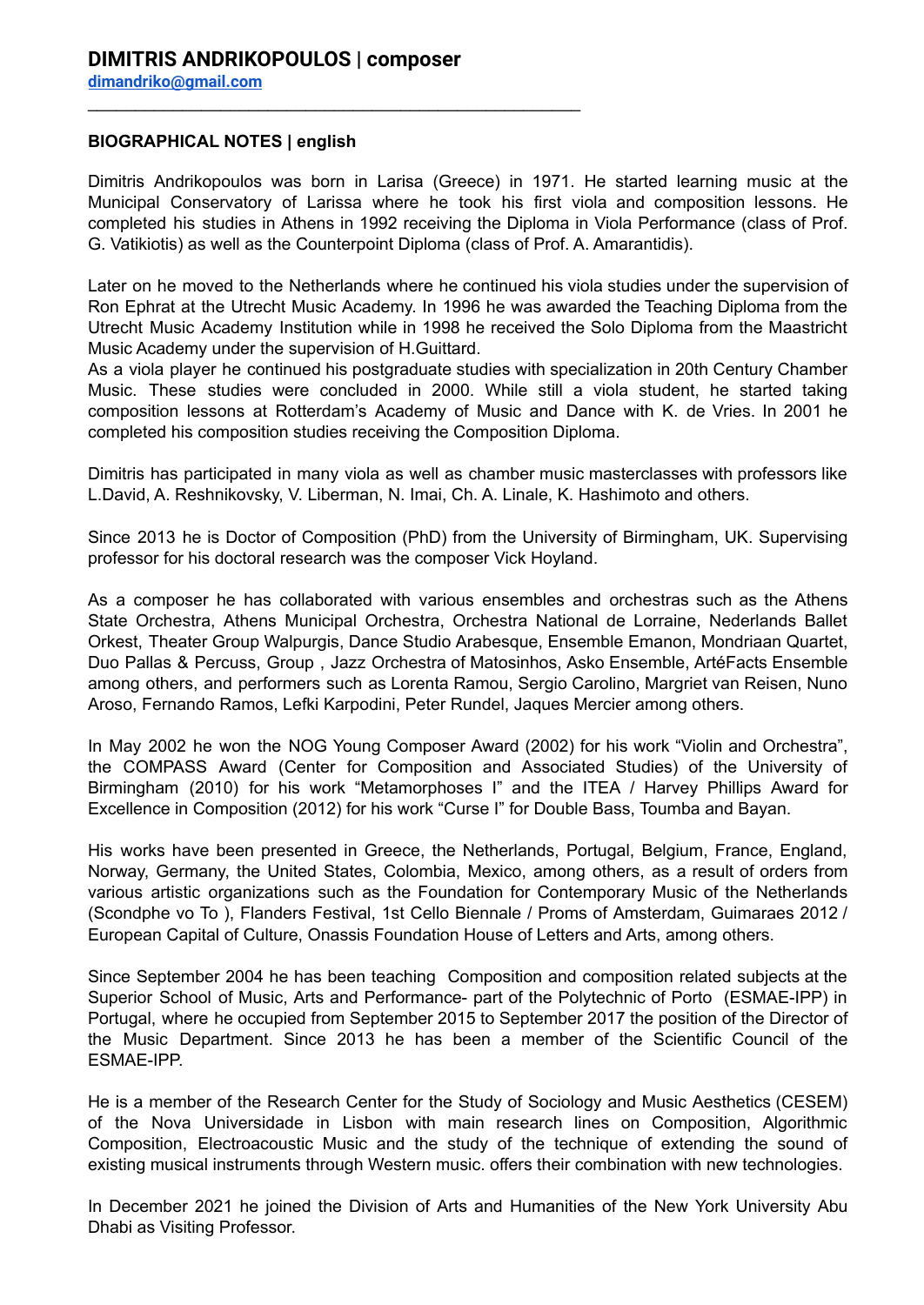## **CURRICULUM VITAE | portuguese**

Dimitris Andrikopoulos nasceu em 1971 em Larissa (Grécia).

Começou os seus estudos de composição na Holanda, em Roterdão com Klaas de Vries que concluiu em maio de 2004, e ao mesmo tempo, foi lhe atribuído o Prémio de Composição da Escola Superior de Música e Dança de Roterdão.

Foi selecionado como Participante Ativo para o "Centre Acanthes 2005" em Metz, onde trabalhou com W. Rihm, P. Dusapin e A. Solbiati. A sua obra "Nyx" para orquestra foi executada no Concerto Final pela Orchestre National de Lorraine.

Colaborou com vários grupos, como o Asko Ensemble, Mondrian Quartet, Remix Ensemble, ARTéfacts Ensemble, Nederlands Ballet Orkest, Orchestre National de Lorraine, a Orquestra Nacional de Atenas, Colors Contemporary Music Group, !Ynx Ensemble, Jazz Orchestra of Matosinhos, Drumming Grupo de Percussão, entre outros.

Ganhou em Maio de 2002, o Primeiro Prémio no concurso NOG para Jovens Compositores, com a obra "Antiparathesis" para Violino e Orquestra, foi-lhe atribuído em 2010 o Centre for Composition and Associated Studies Price da Universidade de Birmingham para a obra "Metamorphoses I" para Ensemble. Em 2012 foi-lhe atribuído o "ITEA / Harvey Phillips Award for Excellence in Composition" para a obra "Anathema I". Foi Artista Residente no ano 2013 do CCC, Caldas da Rainha.

Seus trabalhos foram apresentados em diversos países como Grécia, Holanda, Portugal, Bélgica, França, Inglaterra, Noruega, Alemanha, Estados Unidos, Colômbia, México, entre outros, como resultado de encomendas de várias organizações artísticas, como a Fundação para Criação Contemporânea (Holanda) Flanders Festival, 1ª Bienal de Violoncelo/Proms de Amsterdão, Guimarães 2012 / Capital Europeia da Cultura, Fundação Onassis, entre outras.

Em 2013 concluiu com sucesso o seu Doutoramento em Composição (PhD) na Universidade de Birmingham.

Desde 2004 é docente de composição na Escola Superior de Música, Artes e Espetáculo (ESMAE) do Instituto Politécnico do Porto. Desde 2013 é membro do Conselho Técnico-Científico da ESMAE e entre 2015 e 2017 ocupou o cargo do Diretor do Departamento de Música da ESMAE.

È membro ativo do CESEM (Centro de Estudos de Sociologia e Estética Musical) da Universidade Nova de Lisboa com linhas principais de interesse de investigação na Composição como também no estudo das possibilidades da extensão técnica dos instrumentos tradicionais da Música Ocidental em combinação com as novas tecnologias.

A partir de dezembro de 2021 ingressa como Visiting Scholar na Área de Artes e Humanidades da Universidade de NYU-Abu Dhabi.

## **ΒΙΟΓΡΑΦΙΚΟ ΣΗΜΕΙΩΜΑ | ελληνικά**

Ο Δημήτρης Ανδρικόπουλος ξεκίνησε τις μουσικές του σπουδές στο Δημοτικό Ωδείο Λάρισας όπου μαθήτευσε στην τάξη της βιόλας και της σύνθεσης. Ολοκλήρωσε τις σπουδές του στην Αθήνα , αποκτώντας το Δίπλωμα Βιόλας (τάξη του κ. Γ. Βατικιώτη) όπως επίσης και το Πτυχίο Αντίστιξης (τάξη του κ. Α. Αμαραντίδη).

Συνέχισε τις μουσικές του σπουδές στη βιόλα στην Ανώτατη Ακαδημία Μουσικής της Ουτρέχτης στην Ολλανδία και έπειτα στην Ανώτατη Ακαδημία Μουσικής του Μάαστριχ όπου απέκτησε το Σολιστικό Δίπλωμα. Ολοκλήρωσε τις σπουδές του στη βιόλα σε μεταπτυχιακό επίπεδο με ειδίκευση στην Μουσική Δωματίου του 20ου αιώνα.

Παράλληλα ξεκίνησε να σπουδάζει σύνθεση στην Ανώτατη Ακαδημία Μουσικής και Χορού του Ρότερνταμ με τον καθηγητή Klass de Vries και αργότερα σε μεταπτυχιακό επίπεδο με τον καθηγητή